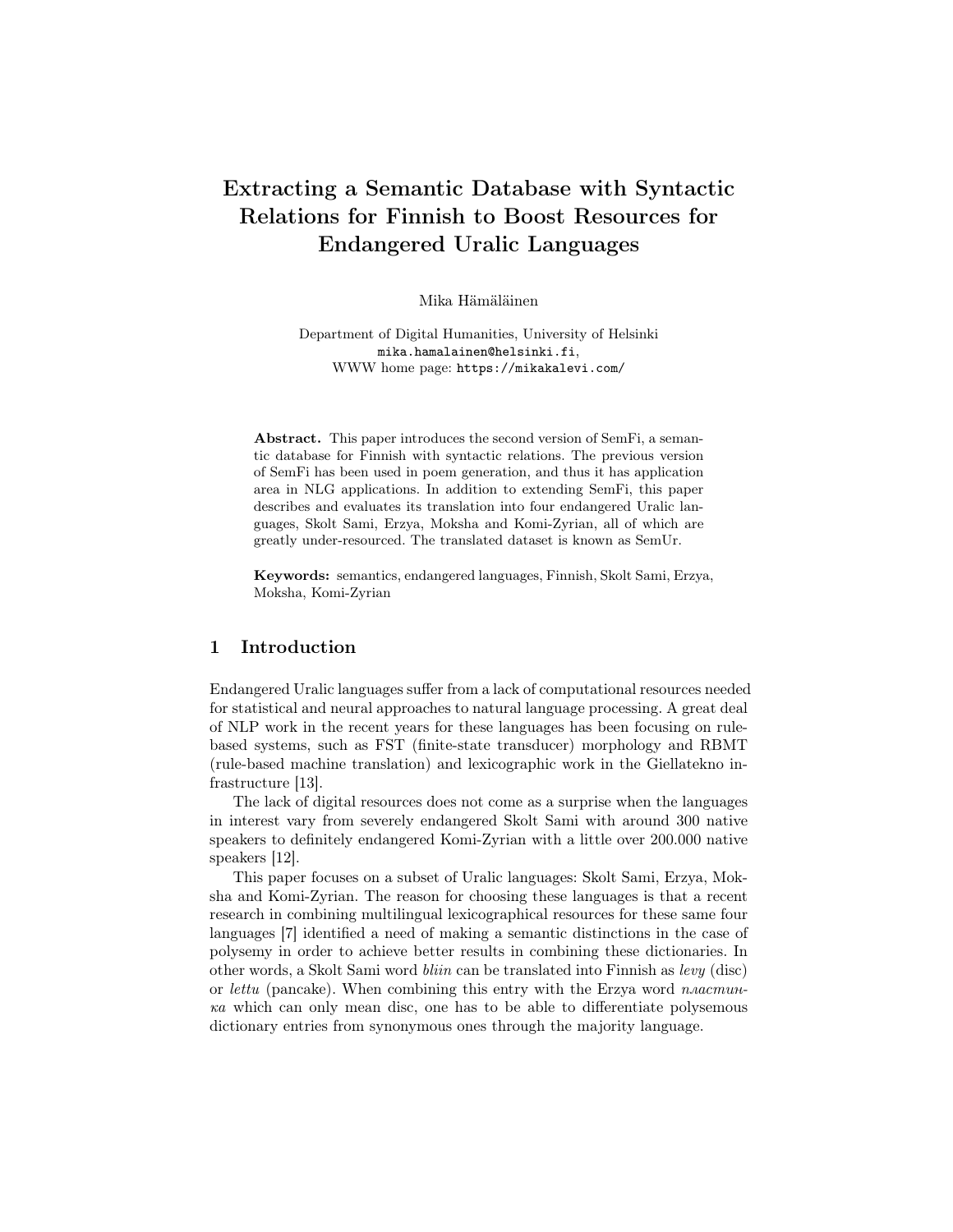In this paper, we build a semantic database (SemFi) for Finnish automatically. The database consists of words which are linked to each other based on the strength of syntactic relations observed in a large, syntactically parsed corpus. Such a database can capture a multitude of semantic information, such as the actions a nouns can perform (subject relation), the attributes a noun has (adjective attributes) and the manner in which actions can be performed (adverb to verb relation).

Furthermore, the Finnish database is translated into the four endangered languages under study. These four databases are known as SemUr. The databases built in this paper have been released online to promote the resources available for these languages.

# 2 Related Work

The semantic knowledge of the endangered Uralic languages is limited to semantic tags in the Giellatekno dictionaries. These tags are by no means complete neither do they try to model the semantics in an accurate fashion, since their sole purpose is to serve in CALL (computer-assisted language learning) applications [2] In other words, there is a need for projecting semantic knowledge from a majority language with high resources.

For Finnish, the freely available semantic resources consist of FinWordNet and FinFrameNet [11] which are direct translations of their English counterparts. The problem of these resources is that they capture only a small part of the language and they are culturally towards the English speaking world as they are translated from the English resources. This is problematic especially in the case of Uralic languages which are culturally closer to the Finnish and Russian speaking worlds due to their geographical location. Therefore building on natively Finnish or Russian resources is a better mirror to the conceptual space of the endangered Uralic languages.

There are pre-trained word2vec models and other similar distributional semantics models available for Finnish [3], however previous research [4] has shown that a syntactically aware semantic database can be used in tasks ranging from semantics to pragmatics (such as metaphor generation) in a novel way due to the additional syntactic information not present in a word2vec model.

A large-scale FinnONTO project [9] consists of ontologies for Finnish built with the semantic web ideology. Multiple different ontologies have been developed for Finnish as a part of the FinnONTO project ranging from specific topics such as literature or health to core ontologies which are not specific to one field or theme.

The database built in this paper is an extension to an existing syntactically aware semantic database for Finnish called SemFi [4]. As pointed out in their paper, SemFi suffers from the limited number of syntactic relations that have been incorporated into the database. This limitation makes its use difficult for our needs, and thus we have to build upon it.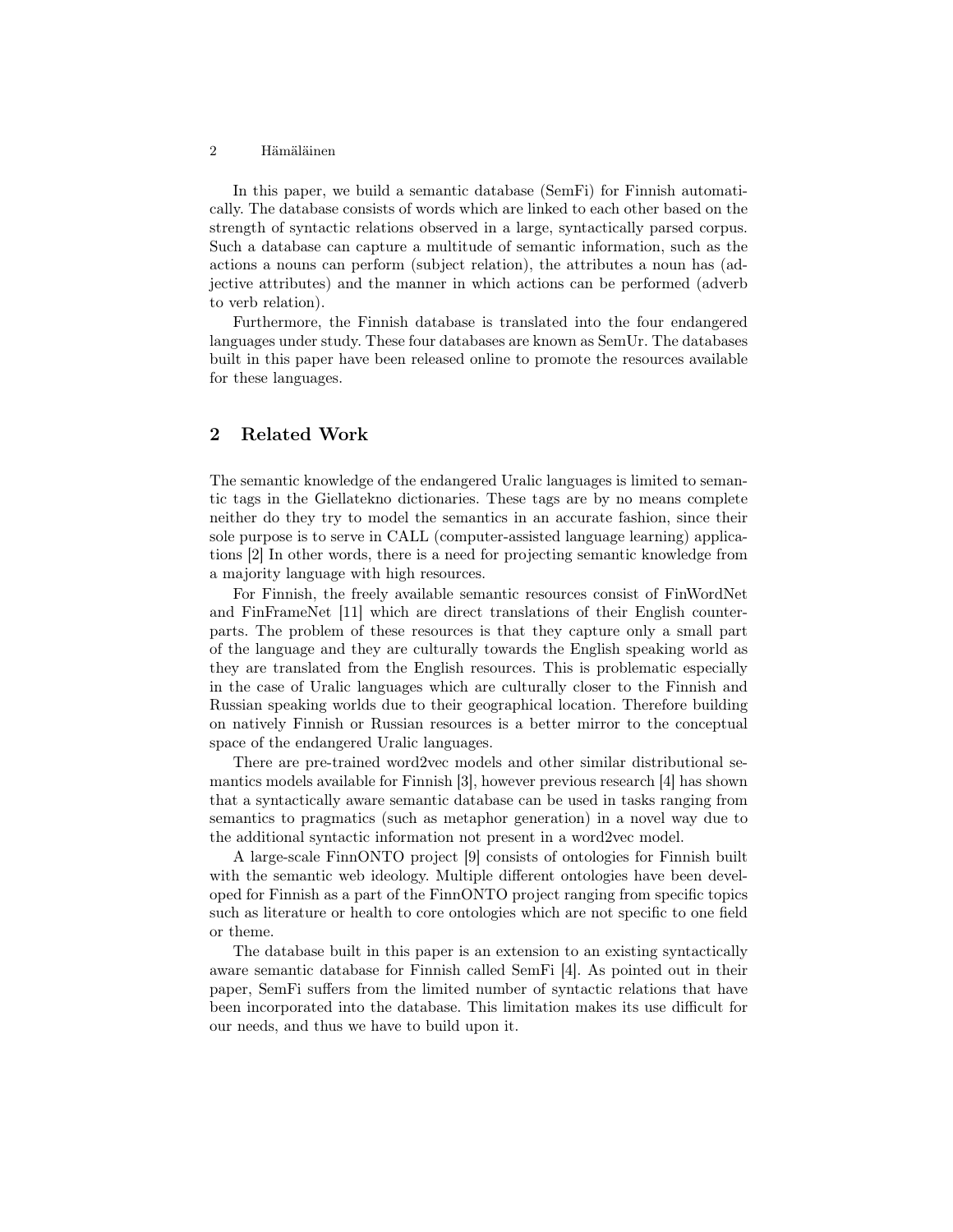While SemFi has been previously used in the challenging AI task of poem generation [4], a similarly built database for English [1] has also been used in computational creativity. The English database was used as a part of slogan generation. This shows that the dataset presented in this paper has applicability in solving hard AI problems such as creativity.

### 3 Building the Finnish Semantic Database

The semantic database can be seen as a network that consists of lemmatized words with their part-of-speech tags. These words are connected to each other by the syntactic relations observed in a corpus. Each relation stores also the strength of the relation. Two strengths are recorded in the database: the absolute frequency of the co-occurrence of the two words given the relation and the relative frequency of the co-occurrence over all of the words linking to the head word with the same syntactic relation.

### 3.1 Extracting the Data

We build the database based on the syntactic bigram data of the Finnish Internet ParseBank [10]. These bigrams differ from the regular bigrams in such a way that the words are not necessarily each other's immediate neighbors in the text, but they are connected to one another by a syntactic arch. The data consists of internet text crawled as a part of the Common Crawl initiative. These texts have been automatically parsed with the Finnish Dependency Parser [8].

For both of the words in the bigram the word form, lemma, part-of-speech and morphological reading is given. The following example shows two bigrams from the Finnish Internet ParseBank data:

- 1. ovat ovat/ovat/V/PRS\_Pl3|VOICE\_Act|TENSE\_Prs|MOOD\_Ind| OTHER UNK/ROOT/0  $,/$ ,/Punct/ $/$ punct/1 4
- 2. soitella soitella/soitella/V/NUM\_Sg|CASE\_Lat|VOICE\_Act|INF\_Inf1 /xcomp/0 koiraa/koira/N/NUM\_Sg|CASE\_Par/dobj/1 3

As noted in earlier research [6], this data consists of a multitude of parsing errors, non-words consisting of erroneous characters due to wrong encoding, incorrectly tagged or lemmatized words and so on. For instance, in the example 1 above the verb form ovat is incorrectly lemmaitzed to ovat, whereas the correct lemma would be olla.

As an initial filtering step, we list all the part-of-speech tags and names of syntactic relations that occur more than 1000 times in the corpus. This is because even these can have noise, mostly due the fact that the dataset separates information with slashes  $\langle \cdot \rangle$ . If the word itself has a slash, e.g. a url, this will render the data effectively unparseable. We go through the list of the frequent part-of-speech tags and relation names manually to further filter out noise. Only these parts-of-speech and relations will be recorded in SemFi.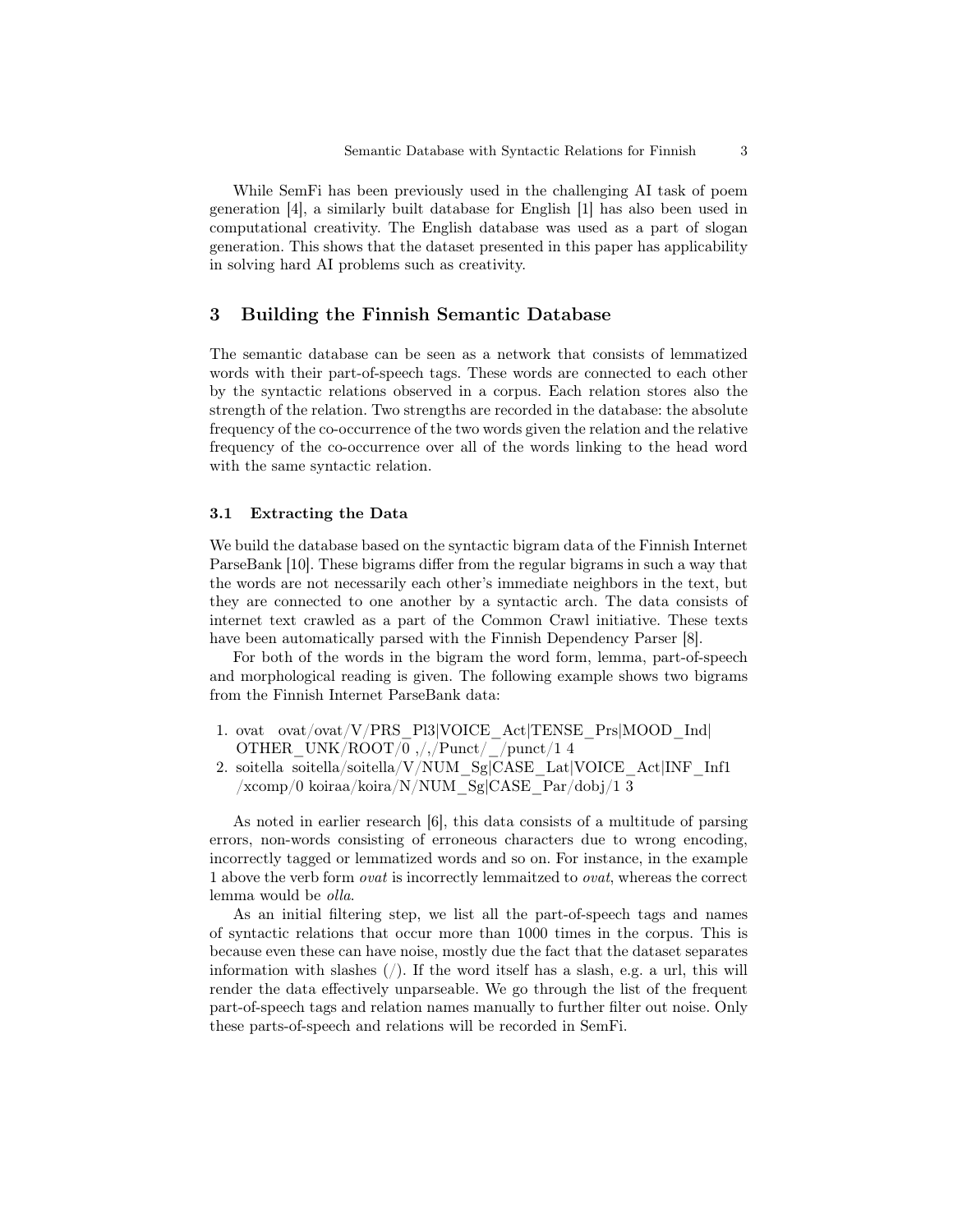Finnish has a tendency of forming new words with compounding this means that when in English words such as gas station or Ministry of Foreign Affairs are either formed by two words written separately or with a prepositional structure, in Finnish these words are written together huoltoasema and ulkoasiainministeriö. Compound words are marked with a pipe symbol (|) in the ParseBank Data, but oftentimes there is noise in the compounds recorded in the dataset. If the part-of-speech of the compound is of a closed class or an adverb, we filter it out from the data. This is done because words of these parts-of-speech don't typically form compounds and thus compounds of this kind are mostly noise. Nevertheless, for the compounds that were acceptable, we record a value of 1 in the compound column of SemFi.

To further remove the noise, we check all the words with Omorfi [14], which is an FST based Finnish morphological analyzer. Firstly, for every word in the ParseBank data, we check whether it is lemmatized correctly and, secondly, that the part-of-speech matches the one output by Omorfi. If either of these fail, the word is not recorded in the database. This will effectively remove nonwords, encoding errors and morphological parsing errors. For compounds, we only check the last word of the compound which is the one that determines the part-of-speech of the whole compound and is the only morphosyntactically inflecting part of the whole compound.

Because Omorfi is a fully rule-based system, we can trust its accuracy. However, this accuracy does not come without a trade-off. A great many neologisms such as *photoshopata* (to photoshop) are not recognized by Omorfi and thus get removed from our semantic database. However, the dictionaries of Uralic languages do not cover the most modern words at any rate, so for our purposes this trade-off is acceptable to achieve a higher accuracy in the produced database.

#### 3.2 The Resulting Database

The structure of the SemFi database is presented in Figure 1. The database consists of two tables: words and relations. These tables are connected by the two foreign keys in relations referencing to words.

The words table records each word that has appeared in the corpus after the filtering steps and that has been connected to at least one word. The frequencies are calculated based on the frequencies of all of the relations the word has in SemFi. The relative frequency is the frequency divided by the sum of frequencies of all of the words in SemFi. The compound value is 1 for words that were marked as compounds in the original corpus, and 0 otherwise. It's important to note that in the case of SemUr, this cell indicates whether the word is a multi-word expression.

The relations table connects two words together by a syntactic relation indicated in by *relation* name. The frequencies show the number of times these two words have co-occurred with this particular relation. Again, the relative frequency is the frequency divided by the sum of all the frequencies of where the word1 and relation name is the same. In other words, it indicates the probability of word2 given word1 and relation name. In addition to the relative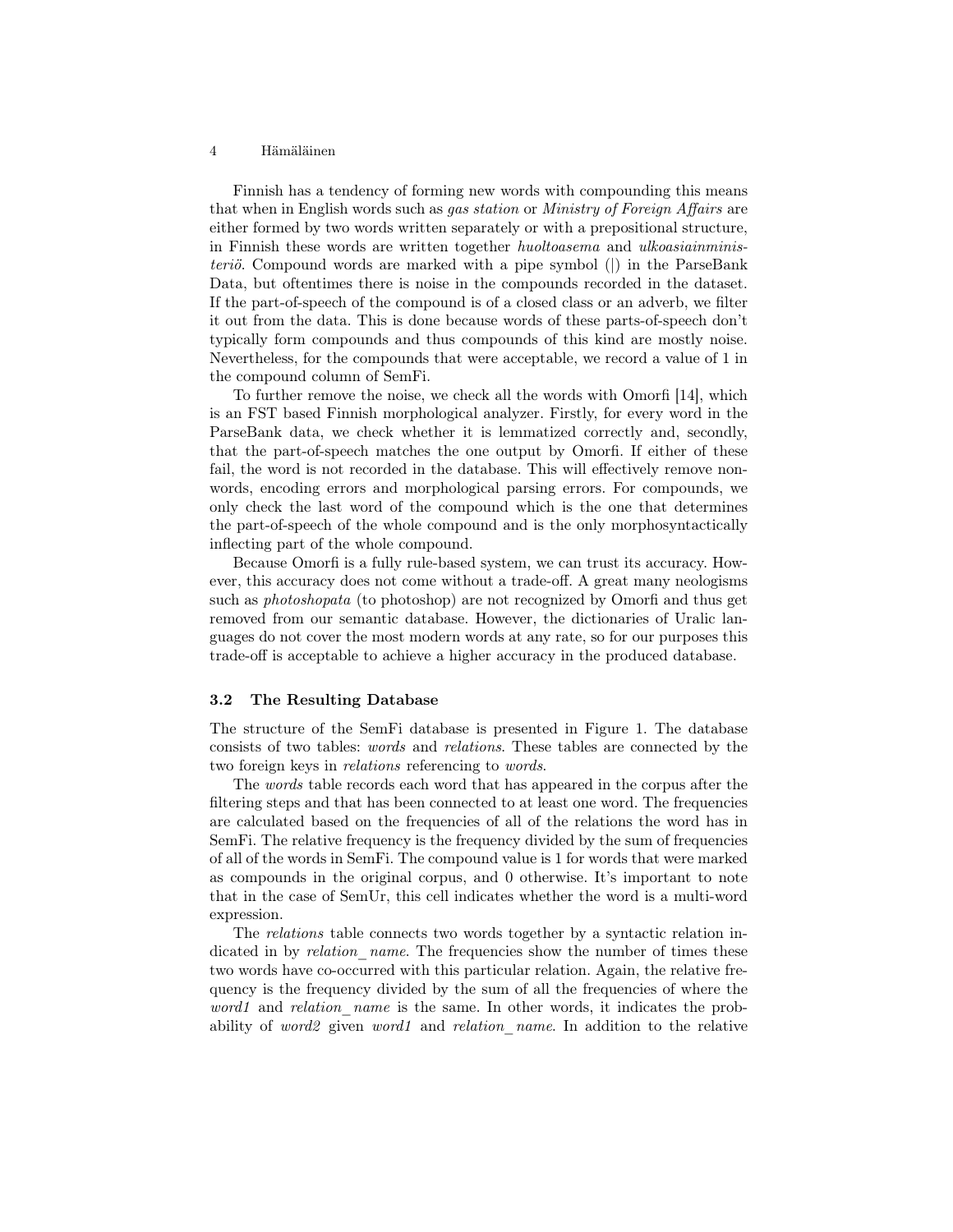

Fig. 1. A diagram of SemFi

frequency, z-score is calculated in a similar fashion<sup>1</sup>. In case the z-score returned a NaN value, this value is recorded as 0 in SemFi.

|                                                                         |  |  |  |  |  |  |  | Adv Pron C Interi Num Adp |  | Total                                                                    |
|-------------------------------------------------------------------------|--|--|--|--|--|--|--|---------------------------|--|--------------------------------------------------------------------------|
|                                                                         |  |  |  |  |  |  |  |                           |  | $\text{Count}$ 1 400 107 27 055 124 610 3 916 58 37 446 82 250 1 556 561 |
| <b>Toble 1</b> Number of words in SomEi in each part of speech category |  |  |  |  |  |  |  |                           |  |                                                                          |

Table 1. Number of words in SemFi in each part-of-speech category

Table 1 shows the total number of unique words in SemFi and their distribution in different parts-of-speech. The overwhelming number of nouns in relation to other parts-of-speech is partially explained by the way Finnish forms new words by compounding. These words are interconnected by the total amount of 62 450 043 relations recorded in SemFi.

# 4 Projecting the Relations to the Endangered Languages

This section explains the creation of SemUr which a collection of four databases translated from SemFi for each endangered language in question. SemUr is produced by dictionary translation.

We use the multilingual Giellatekno dictionaries distributed as XML dumps through the Online Dictionary for Uralic Languages [5] for Skolt Sami, Erzya,

<sup>1</sup> Z-scores are calculated by using SciPy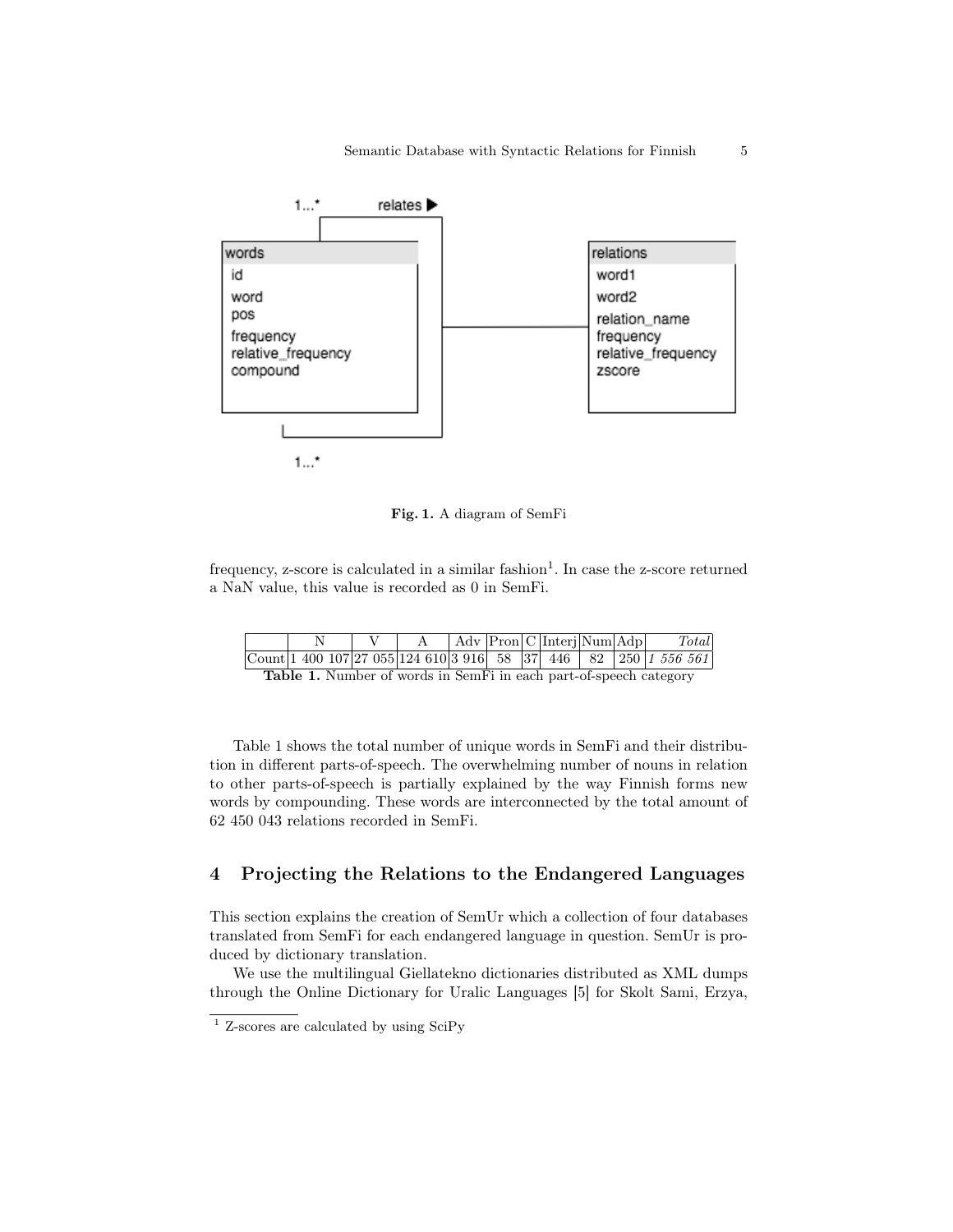Moksha and Komi-Zyrian as our starting point. These dictionaries are multilingual in the sense that each one has the dictionary entries in the respective minority language. Underneath each entry, there are translations to other languages. Usually, at least a translation in Finnish is provided, but it is common to have translations to other languages as well such as English and Russian in particular.

In theory, the structure of these dictionaries marks polysemy by dividing translations into multiple meaning groups. Polysemy annotation of this nature would be useful when using these dictionaries to translate SemFi, but in practice previous research using these dictionaries [7] has shown that the polysemy annotation has, for most part, been ignored by the editors of the dictionaries and thus its use would not make too big an improvement.

|                                                            | Skolt-Sami Komi-Zyrian Erzya Moksha |                    |
|------------------------------------------------------------|-------------------------------------|--------------------|
| $\text{Finnish words}$ 29.568                              | 15 777                              | $ 12\;215 $ 15 321 |
| Table 2. Number of Finnish translations in each dictionary |                                     |                    |

Table 2 shows the number of unique Finnish translations for each language. It is evident by the size of the dictionaries that the SemUr databases will be considerably smaller than SemFi. Yet, it is worth noting that the dictionaries are rather extensive given that the languages in question are endangered and only Skolt Sami is spoken in Finland while the rest are spoken in different parts of Russia.

Even though the dictionaries follow an XML structure, they are not free of noise. Each dictionary has been edited by multiple different people during different time periods, which clearly shows as an inconsistency in the style in which the dictionary entries have been introduced into the dictionaries. The Finnish translations can have notes in brackets, multiple translations separated by comma, enumeration of translations, and question marks indicating that further check is needed. For our purposes, we remove all these additional annotations so that only one single unannotated translation is left.

The actual translation of SemFi is done so that each word recorded in SemFi is checked in a minority language dictionary for existence by its lemma and partof-speech. If no translation is found, the word is removed, in case there is a translation available, the first matching word is used to translate the Finnish word. Word frequencies are counted again by what is left in the translated database, so that the relative frequency is still relative to SemFi. The only structural difference is that the compound field is now used to indicate a multi-word expression. This is because the dictionaries do not indicate whether a word is a compound word, but they have translations into multi-word expressions, which are absent in SemFi.

Table 3 shows the number of unique words in SemUr databases for each language. The Komi-Zyrian database has no conjunctions and the Moksha one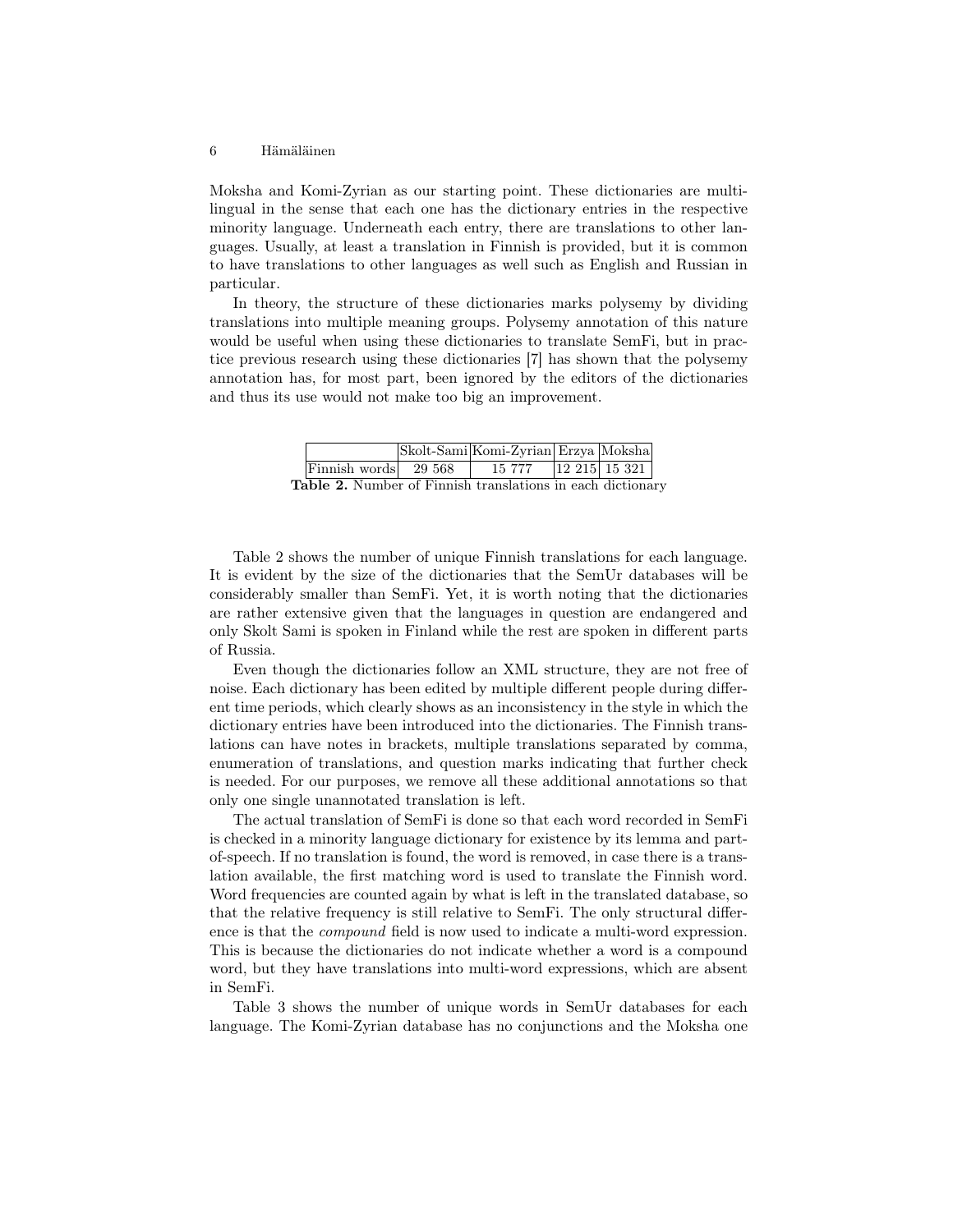|                                                                   |  |                                    |  |    |    |                |                 |                |    | A   Adv   Pron   C   Interj   Num   Adp   Total |
|-------------------------------------------------------------------|--|------------------------------------|--|----|----|----------------|-----------------|----------------|----|-------------------------------------------------|
| $ $ Skolt Sami $ 5 004 2 356 1 012 503  16  11 $                  |  |                                    |  |    |    |                | $7\overline{7}$ | 15             |    | 62 8 986                                        |
| Komi-Zyrian   3 236   1 116   673   173   16                      |  |                                    |  |    |    | $\Omega$       | $\overline{4}$  | - 33           | 22 | 5 273                                           |
| Erzya                                                             |  | $ 3\;400 1\;497 $ 236              |  | 78 | 13 | $\overline{4}$ | 8               | 24             |    | $12 \vert 5 \, 272 \vert$                       |
| Moksha                                                            |  | $ 1\;678 2\;394 \;716\; \;2\; \;0$ |  |    |    | 4              | $\Omega$        | $\overline{0}$ |    | 794                                             |
| Table 3. Number of words in SemUr in each part-of-speech category |  |                                    |  |    |    |                |                 |                |    |                                                 |

no pronouns, interjections, adpositions or numerals. This is because the XML dictionary dumps for these languages did not contain any words in those partsof-speech. The total number of words in SemUr is lower than the number of available translations, the reason for this is discussed in the Results and Evaluation section.

### 5 Results and Evaluation

In this part, we will conduct evaluation on the SemUr databases. We will shed more light into why only a fraction of the translations provided in the dictionaries ended up in SemUr. What type of words were not translated from SemFi and what type of words were not present in SemFi while present in the dictionaries of the endangered languages. In addition to this evaluation, we conduct evaluation of the quality of the translations by the help of human annotators.

#### 5.1 Overlap of the Dictionaries

As noted in the previous section, only a small part of the words in SemFi were translated into the endangered languages. In addition to that, the original dictionaries were bigger in word coverage than the translated SemUr databases. In this section, we present some initial analysis on the overlapping words and the ones that were not translated.

Figure 2 indicates that there is a huge amount of unique vocabulary in all of the XML dictionaries that is only covered in one dictionary. The biggest single overlap (3999 words) is between the Skolt Sami dictionary and SemFi, but following that the second largest overlap (2240 words) is at the intersection of all of the dictionaries and SemFi. However, the largest numbers of words are in the petals of the diagram. Next we will take a brief look into the words that are covered in all of the datasets and the ones that are unique to one dataset.

The intersection consists of only of nouns, verbs and adjectives. The shared vocabulary consists mainly of fundamental concepts such as colors (green, to  $qrey$ ), emotions (to be disappointed, to mourn), words referring to mental processes (to forget, to hope), nature (squirrel, stallion), human relations (father in law, slave) and so on. An interesting remark, which highlights the importance of the hypothesis presented earlier about building on a culturally similar majority language, is that culturally important concepts such as *skiing*, religious concepts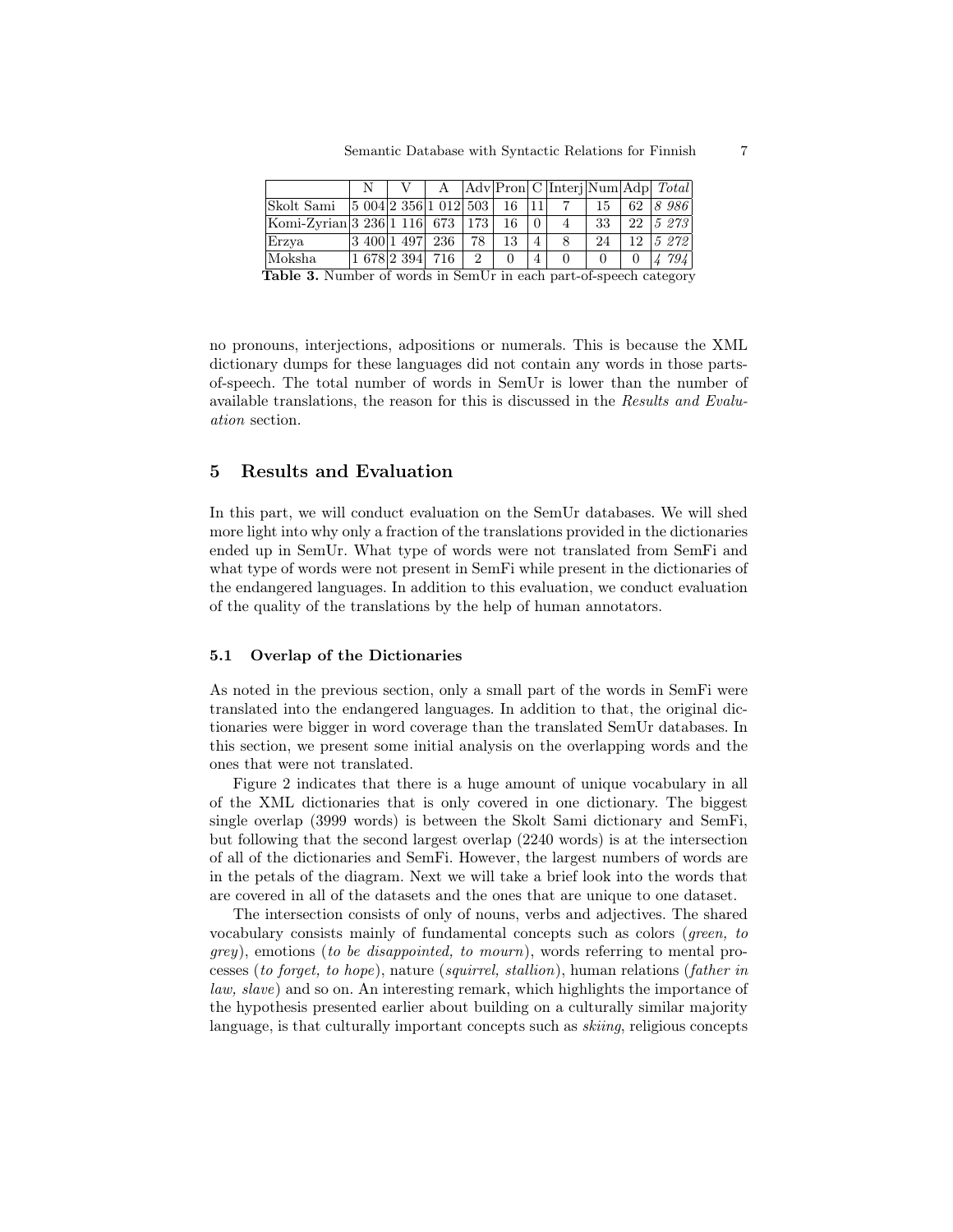

Fig. 2. A Venn diagram showing the overlap of SemFi and the Giellatekno dictionaries

such as *church* and *sin*, and concepts related to Russia such as *ruble* and *boyar* are present in all of the datasets.

The Skolt Sami words that were not used in translation include a great many multi-word expressions such as varttunut vasa elokuulla (a calf that has grown up in August) and compound nouns such as oinaantalja (coat of ram). Also, many frequent morphologically derived words have not been used in the translation such as the noun pihkaantuminen (the act of becoming stained with pitch) form the verb pihkaantua (to become stained with pitch) and the adjective kääpäinen (having polypores) from the noun kääpä (polypore). Words that are used prefixally as a part of a compound word have not been used in the translation either such as *myöhäis*- (late).

The Komi-Zyrian dictionary words that have not ended up in SemUr, have mainly the same reasons as in the case of Skolt Sami. Words translated with multiple words such as loimitukin kiristäjä (a tightener of the fore beam of a loom) and compounds like syyssulkasato (autumn molting of feathers) are frequent in the list of non-translated words. There are also some mismatches in parts-of-speech in relation to those in SemFi, for example quantifier (Qnt) and particle (Pcle) are used. An example of a quantifier would be kolmisin (the three of us/you/them) and a particle  $yhdess\ddot{a}$  (together). These words have not even been considered in the translation step, because of the requirement of the same part-of-speech in SemFi and the translation.

What comes to the Erzya dictionary, while the same reasons as in the case of Skolt Sami and Komi-Zyrian seem to be prevalent, the dictionary also has a great many translations that are, in fact, example sentences in Erzya followed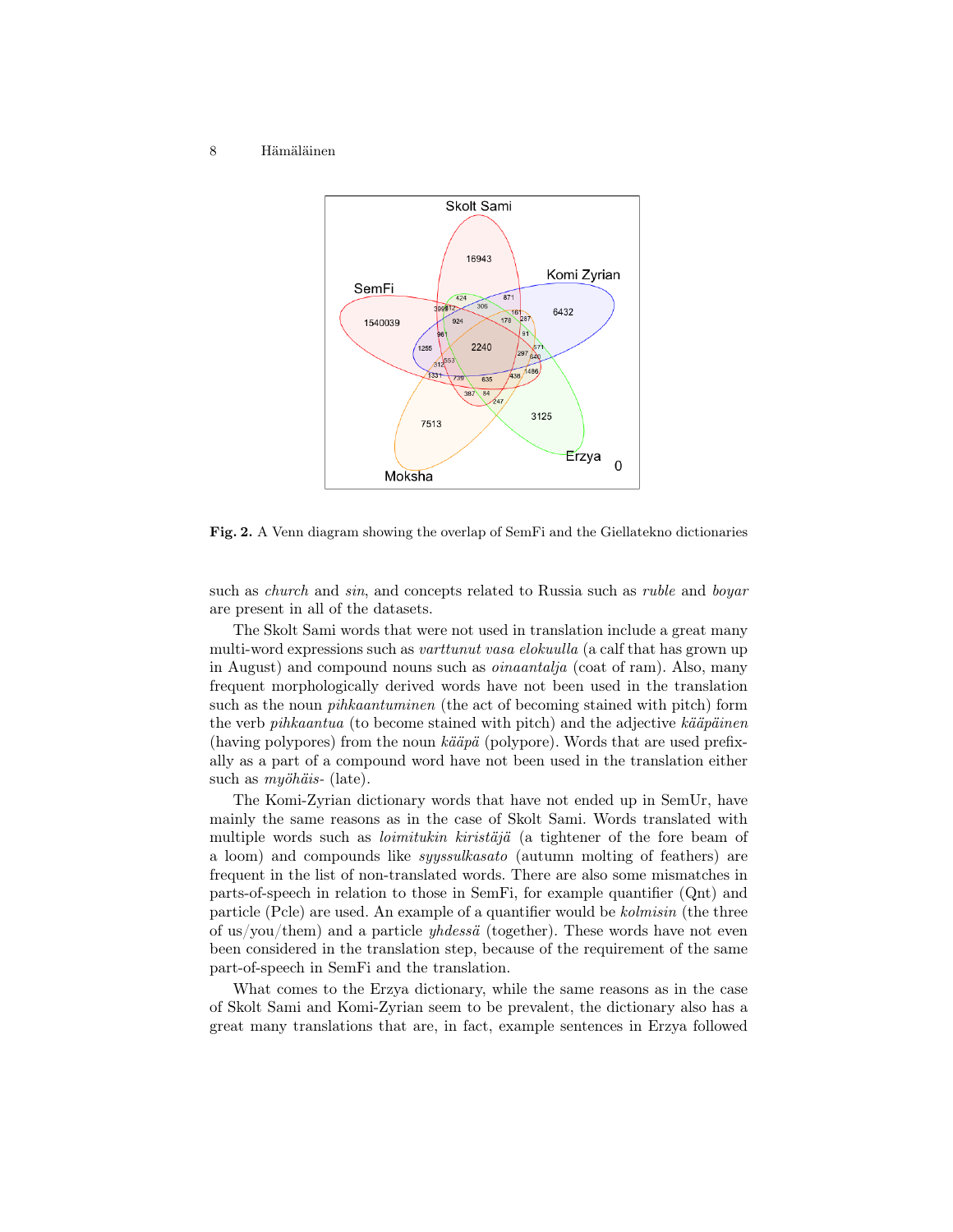by their Finnish translation. An example of this phenomenon is *начко пенгтне* мознить kosteat puut kytevät (wet trees smolder). This is an example of the fact that these dictionaries do not always follow the structure of the Giellatekno XML, which has a separate element  $(\langle \mathsf{x} \mathsf{t} \rangle)$  for example sentences.

The unused Moksha translations mainly follow what has been discovered with the other languages. Interestingly the dictionary contains a myriad of frequentative verb forms, such as päällystellä (to coat casually) from päällystää (to coat) and siivoilla (to clean casually) from siivota (to clean).

#### 5.2 Evaluation of the Translations

In order to conduct evaluation on the translations in the SemUr databases, we sample 20 words at random out of the 300 most frequent words in the database of each language. For all of these words, we take the top 2 most frequent syntactic relations and for each relation 5 words connected by that relation. All in all, we have 200 word1, relation, word2 triplets for all 4 languages to evaluate. These triplets are evaluated by linguists knowledgeable in these languages in terms of two evaluation questions.

- 1. Is the relation possible for the word1?
- 2. Can the two words be related to each other with the given relation?

The purpose of these questions is firstly to evaluate the amount of noise in the relations and secondly evaluate how accurately the word-level translation worked. In case of a negative answer, the evaluators were asked to provide additional comment on why they considered the triplet wrong.

In the end, every language was evaluated by one person, except for Moksha which was not evaluated due to not finding any suitable evaluator with enough time to dedicate on the matter. The Skolt Sami evaluator went through only 150 out of the 200 triplets. Recruiting evaluators with enough linguistic background knowledge and a good command on the language is difficult in the case of endangered languages.

|                                    | $ Q1 - \text{ves} Q1 - \text{no} Q2 - \text{ves} Q2 - \text{no}$ |         |       |          |
|------------------------------------|------------------------------------------------------------------|---------|-------|----------|
| Skolt Sami                         | 93.3%                                                            | $6.7\%$ | 71.5% | $28.5\%$ |
| Komi-Zyrian                        | $92\%$                                                           | 8%      | 60%   | 40%      |
| Erzya                              | 92.5%                                                            | 7.5%    | 65.5% | $34.5\%$ |
| $\overline{\phantom{a}}$<br>-- - - |                                                                  |         |       |          |

Table 4. Results from the human evaluators

Table 4 shows the quantitative results based on the evaluators' judgments. Most of the time, the syntactic relation has been considered possible by the evaluators. The reasons for the wrong relation had mainly to do with the valency of the word1. For instance, verbs that are transitive in Finnish had been translated with an intransitive verb in the other languages. An example of this is the Finnish ajaa (to drive) translated in Komi-Zyrian as исковтны.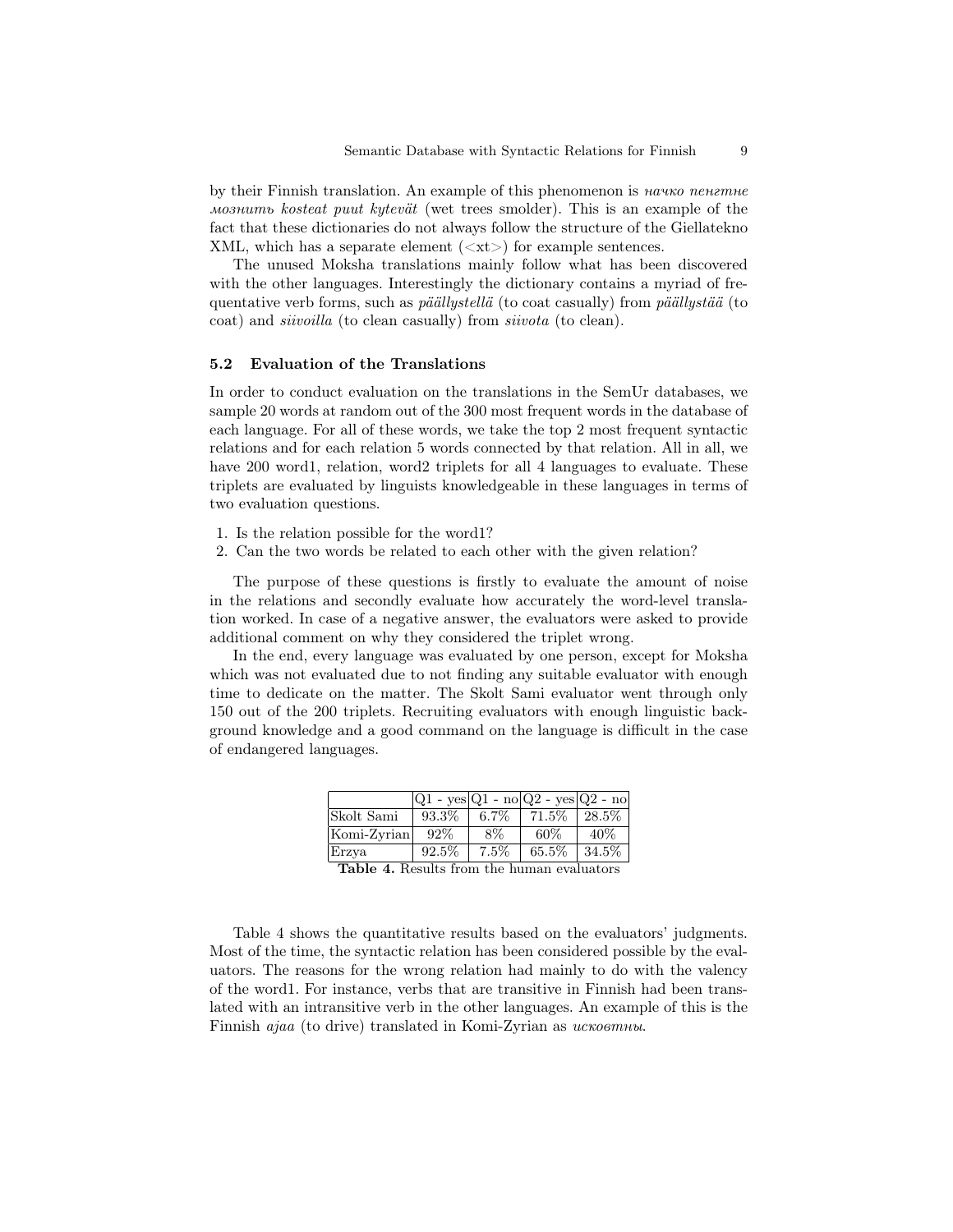In Erzya, the Finnish word toivoa had been translated by мель максомс which literally translates into to give desire. This verb can have direct objects in Finnish, whereas in Erzya the multi-word expression already has a direct object and cannot thus take another one.

As for the second question of the two words connecting to each other by the relation, most of the errors are due to semantic incompatibility. Although, it was pointed out by the Erzya evaluator that tracing back to the source of the error, many words were not translated accurately in the XML dictionaries. While polysemy causing issues was something to be expected, we cannot say for certainty how much the noise coming from the dictionaries contributes to the number of incorrect triples and how much is due to true polysemy.

Another problem pointed out by the evaluators was that the words had a wrong part-of-speech for the relation. For example, the Komi-Zyrian word  $uc\kappa o$ втны (time) was indicated to be an adverb by the Komi-Zyrian evaluator, and thus it cannot work as a direct object, even though the word was marked as a noun in the original dictionary.

### 6 Discussion and Future Work

In this paper we have presented how we have built a semantic database with syntactic information for Finnish automatically and how this database has been translated into four minority languages. The semantic databases are a first step towards the applicability of statistical methods in the context of Uralic languages that have mainly received interest in the rule-based approach to NLP.

Studying the overlap of the minority language dictionaries and SemFi, we found that more research can be done in the future in order to improve the coverage of the SemUr databases. One of them has to do with the rich derivational morphology of Finnish. Some common words deriving from another word were not recorded in SemFi, perhaps, because of the lemmatizer used to parse the original data. It is not uncommon to see this phenomenon in the Internet Parse-Bank data where a derivational word has been lemmatized into the word it has derived from. Also the number of frequentative verb forms in the Moksha dictionary points out the need to solve the lemmatization in a different way. In order to capture the semantics Moksha expresses in a lexicalized form, the Finnish frequentative forms should not be lemmatized back to the non-frequentative word form.

Compounding was also quite a challenge, because there is not a linguistic limit to what words can be used to form a compound, neither is there a linguistic limit to how many words can be compound together. An interesting question for the future would be, how we can predict the syntactic relations of a compound word if we know its part-of-speech and the relations of the words in the compound. More often than not, the meaning of a compound is compositional and can be derived by the meaning of its constituents. In other words, theoretically one should be able to predict the syntactic relations of an unknown compound by the relations of each individual part of it.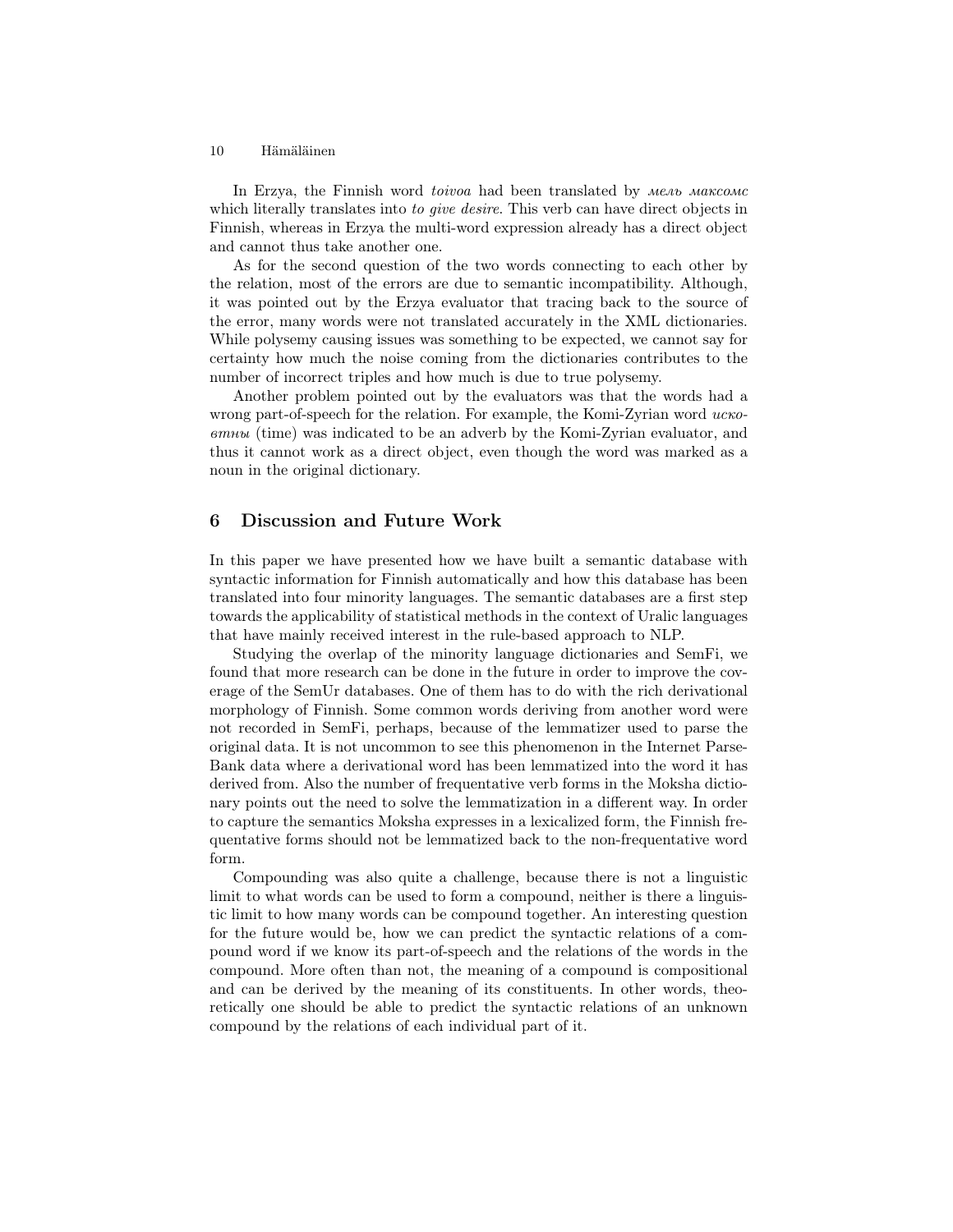Structural differences between the languages are a minor source of error, but polysemy is a much bigger issue in the direct translation. This could potentially be mitigated by using multiple majority languages for the projection of the syntactic-semantic knowledge. A semantic distinction not made by Finnish, might be captured by Russian and vice versa.

One of the future directions of research is to apply SemFi and SemUr in other NLP tasks. For example, the use of these databases in improving the dictionary combination task for the same languages will be studied in the future. Another interesting possibility is to use the databases in natural language generation tasks, especially in generating parallel data for these languages. Generated parallel data together with monolingual data could be used in tasks such as neural machine translation.

## 7 Release of the Data

Both SemFi  $2.1<sup>2</sup>$  and SemUr  $1.1<sup>3</sup>$  described in this paper have been made publicly available on Zenodo under the CC BY license. The recommended way of accessing these databases is by using the functionality provided in the Uralic-NLP<sup>4</sup> Python library.

### References

- 1. Alnajjar, K., Hadaytullah, H., Toivonen, H.: Talent, Skill and Support. A Method for Automatic Creation of Slogans. In: Proceedings of the Ninth International Conference on Computational Creativity. pp. 88–95 (2018)
- 2. Antonsen, L., Johnson, R., Trosterud, T., Uibo, H.: Generating Modular Grammar Exercises with Finite-state Transducers. In: Proceedings of the second workshop on NLP for computer-assisted language learning at NODALIDA 2013. pp. 27–38. No. 086, Linköping University Electronic Press (2013)
- 3. Fares, M., Kutuzov, A., Oepen, S., Velldal, E.: Word Vectors, Reuse, and Replicability: Towards a Community Repository of Large-text Resources. In: Proceedings of the 21st Nordic Conference on Computational Linguistics, NoDaLiDa. pp. 271– 276. No. 131, Linköping University Electronic Press (2017)
- 4. Hämäläinen, M.: Harnessing NLG to Create Finnish Poetry Automatically. In: Proceedings of the Ninth International Conference on Computational Creativity. pp. 9–15 (2018)
- 5. Hämäläinen, M., Rueter, J.: Advances in Synchronized XML-MediaWiki Dictionary Development in the Context of Endangered Uralic Languages. In: Proceedings of the Eighteenth EURALEX International Congress. pp. 967–978 (2018)
- 6. Hämäläinen, M., Rueter, J.: Development of an Open Source Natural Language Generation Tool for Finnish. In: Proceedings of the Fourth International Workshop on Computational Linguistics for Uralic Languages. pp. 51–58 (2018)

<sup>2</sup> https://zenodo.org/record/1463685

<sup>3</sup> https://zenodo.org/record/1463688

<sup>4</sup> https://github.com/mikahama/uralicNLP